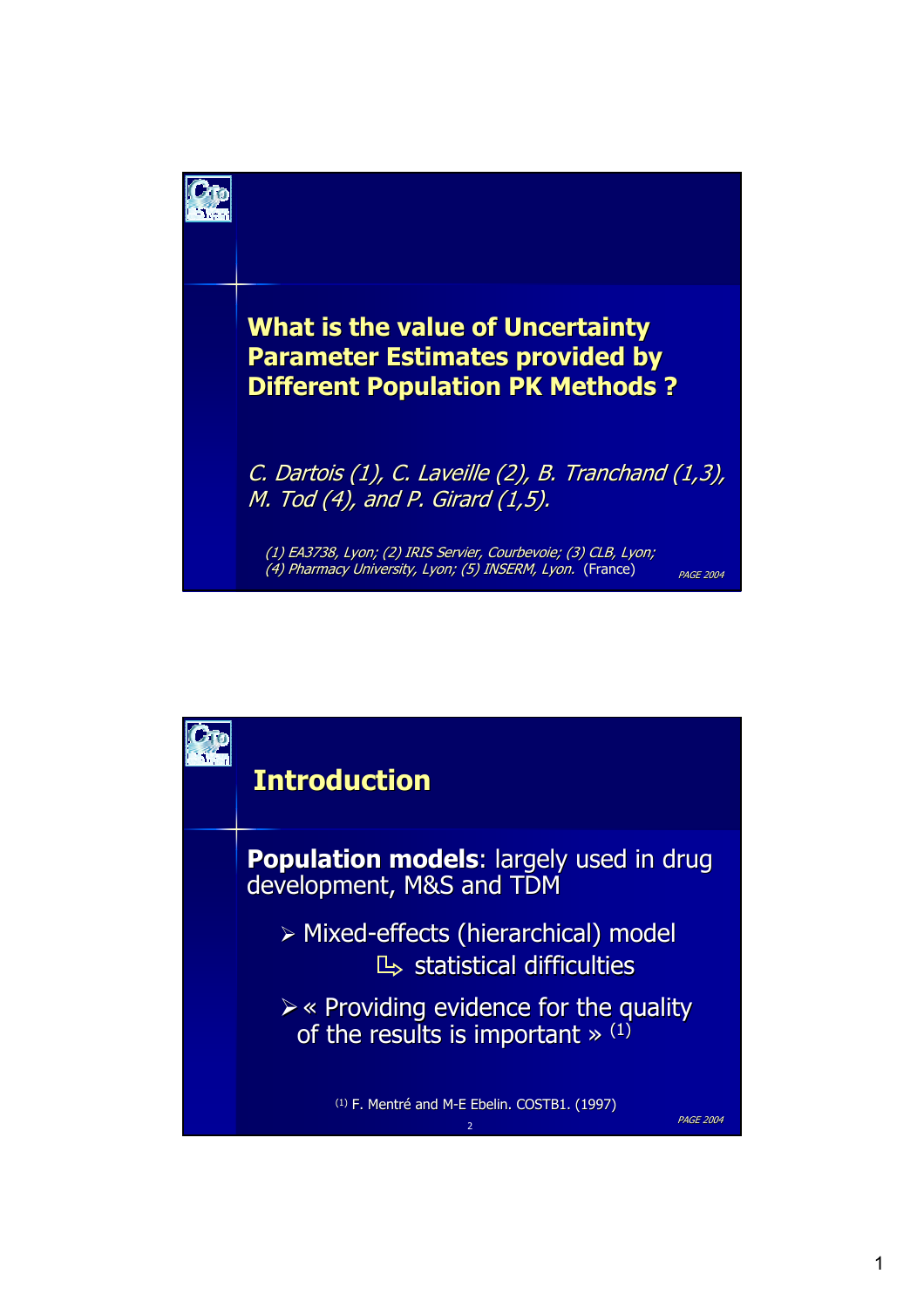

## **Introduction Introduction**

First criterion = RELIABILITY « Is the model worthy of confidence ? »  $(1)$ Degree of uncertainty associated with estimated parameters (summarised by standard error (SE) on parameters)

PAGE 2004 <sup>3</sup>  $(1)$  P. J. Wiliiams, E. I. Ette. In Simulation for Designing Clinical Trials (2003)

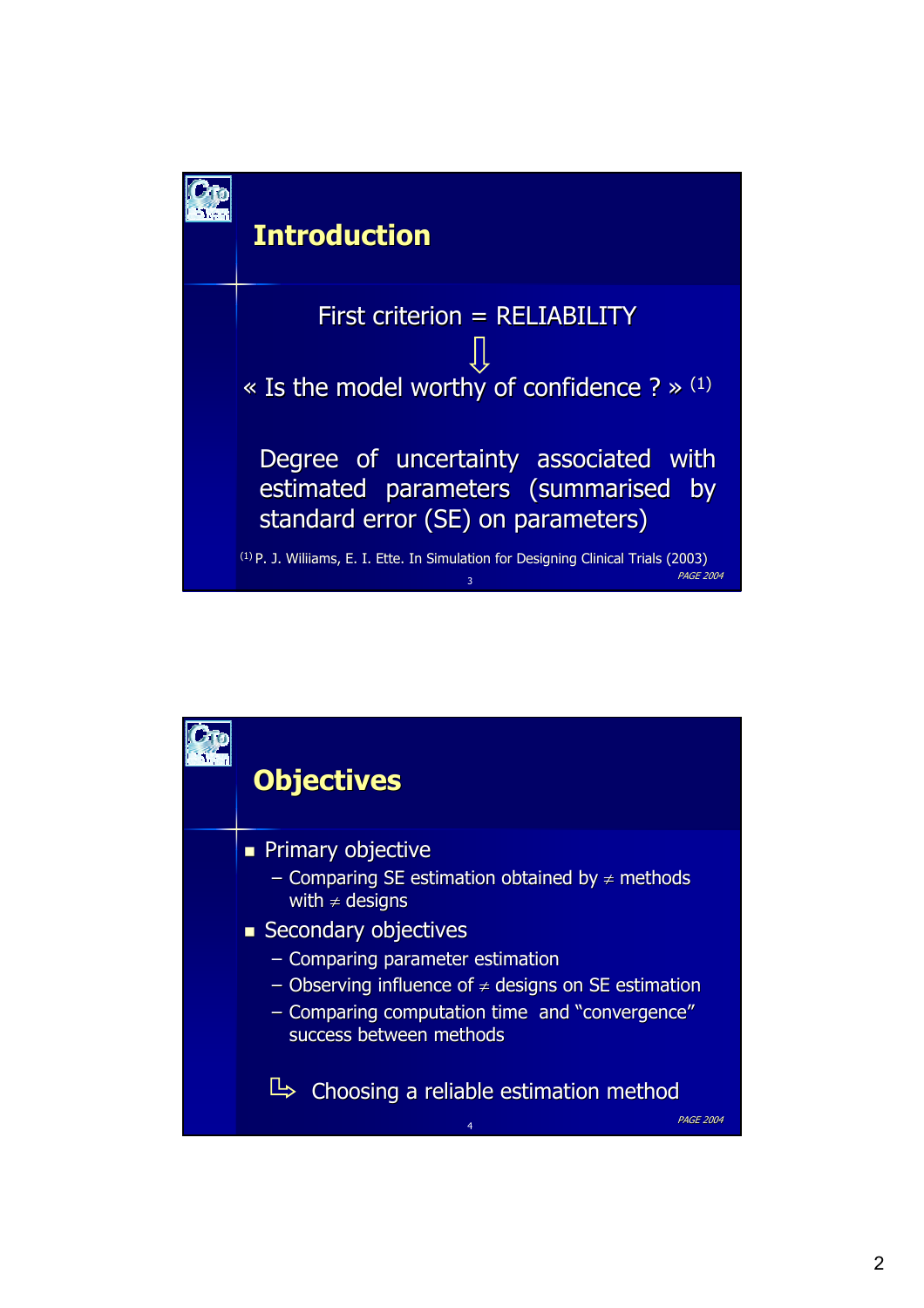

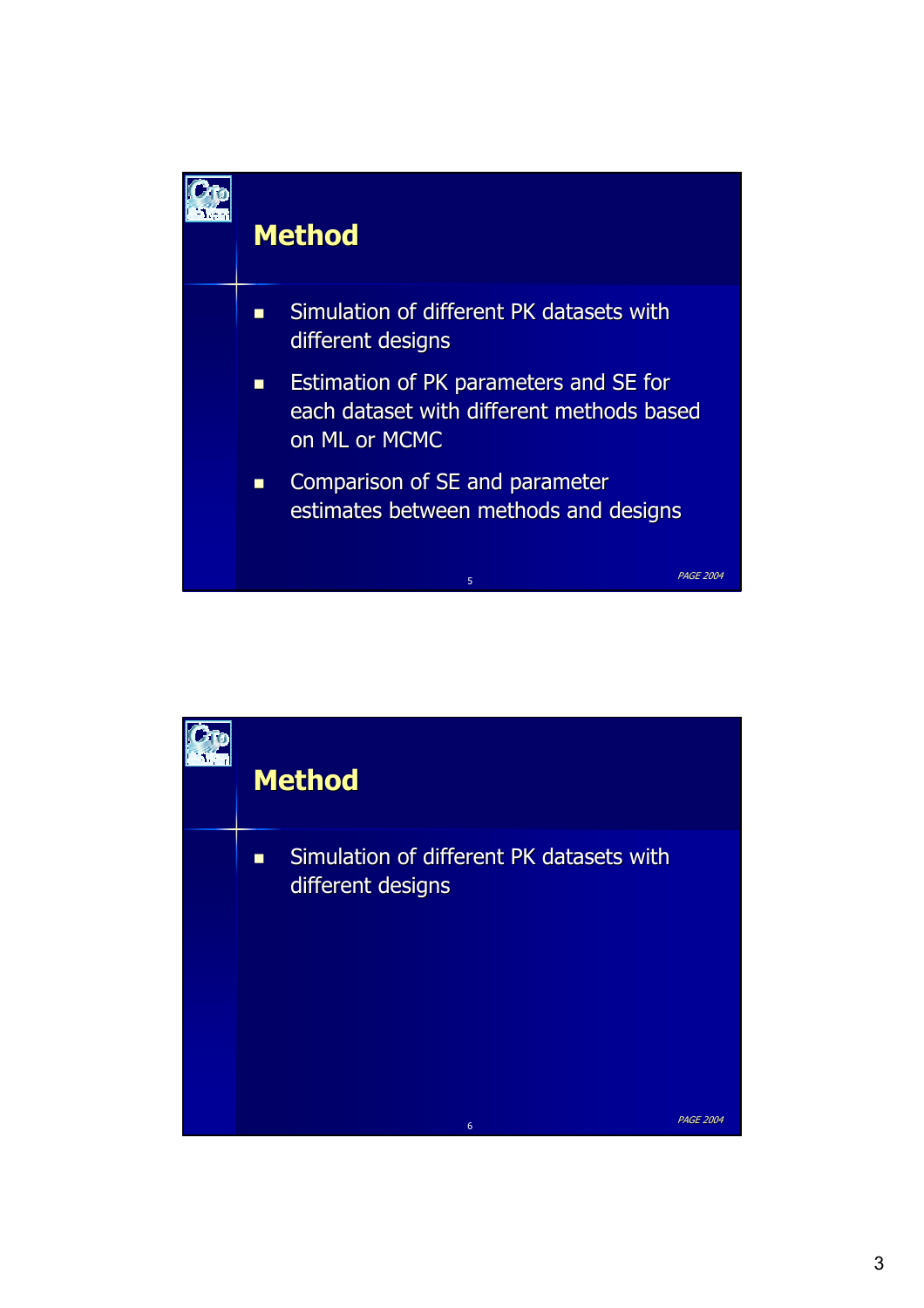

## **Simulation model Simulation model**

#### **Based on THEOPP example in NONMEM**

- $-$  one compartment
- $-$  first order absorption and elimination
- $-$  additive intra-individual variability
- $-$  log-normal inter-individual variability (IIV)

PAGE 2004 <sup>7</sup>

- non diagonal IIV covariance matrix non diagonal IIV covariance matrix
- Re-parameterization to avoid flip-flop

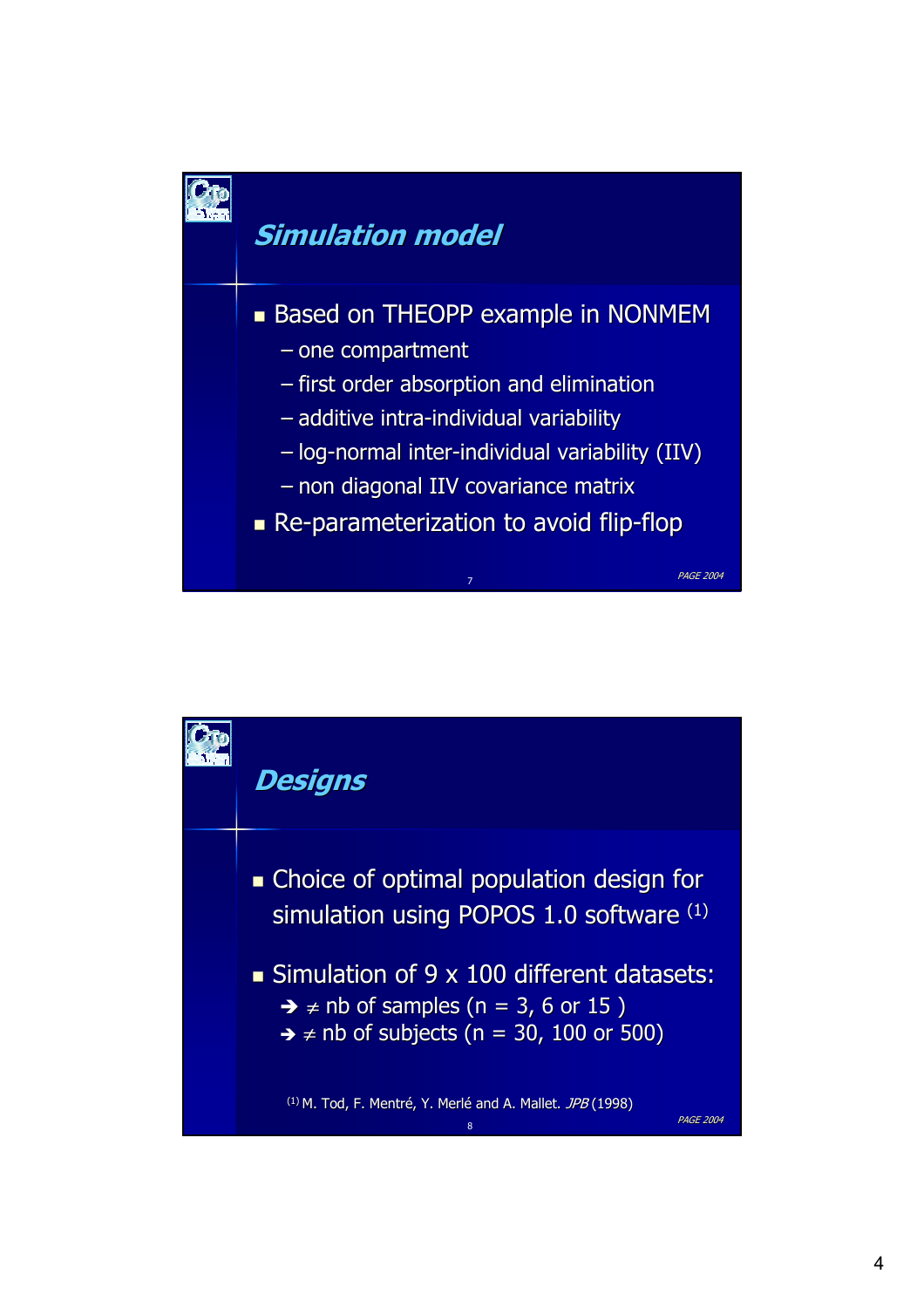

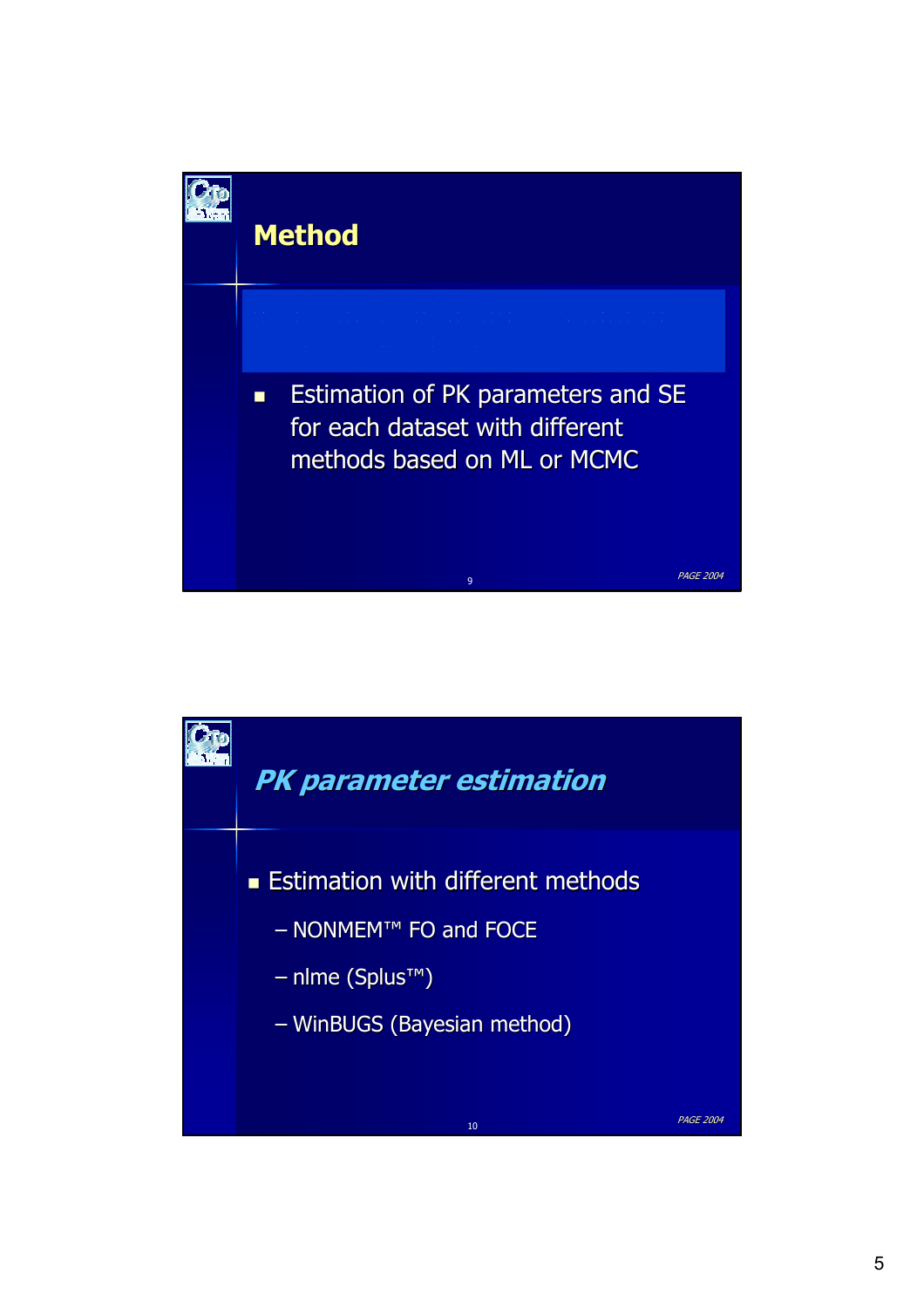

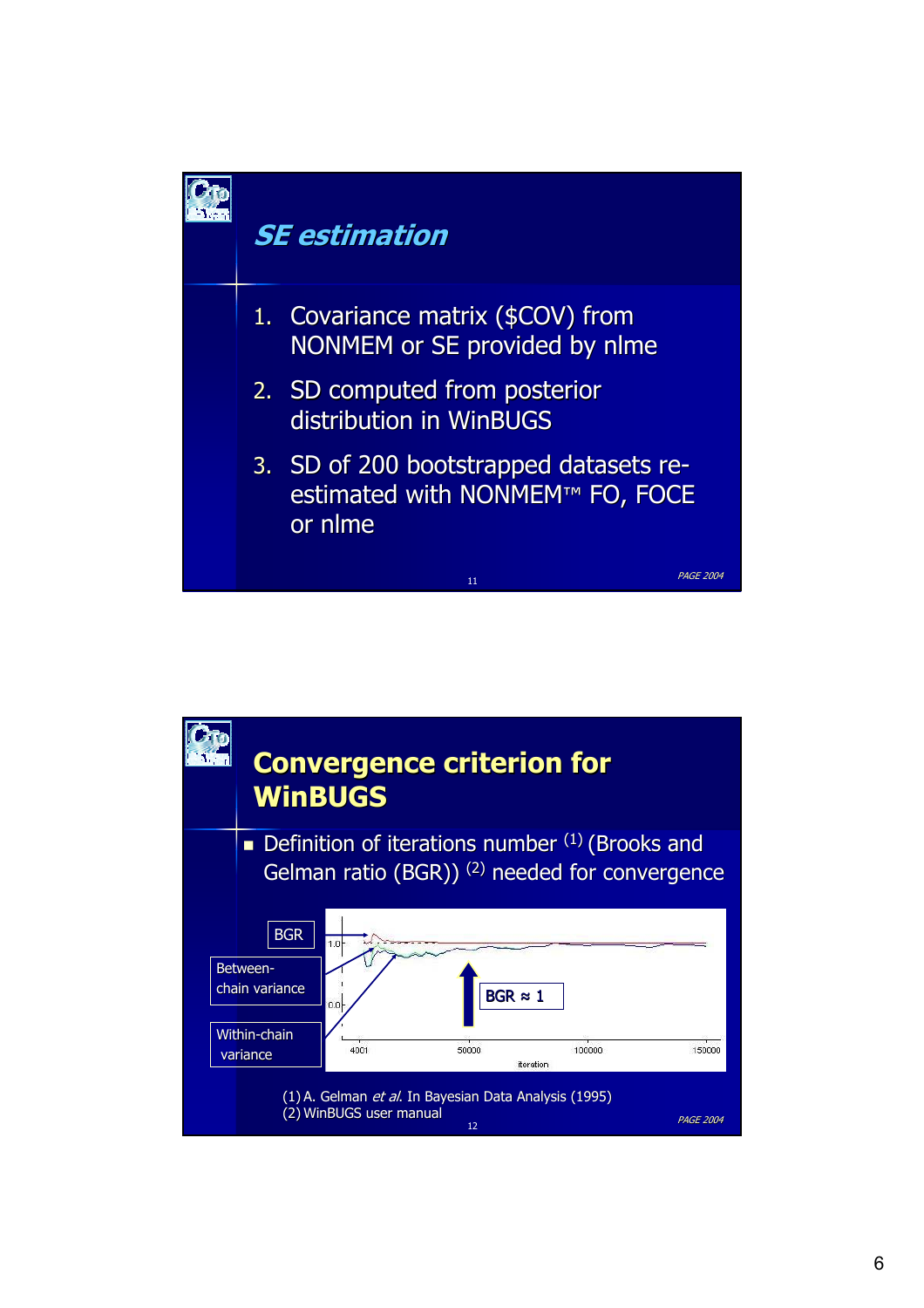

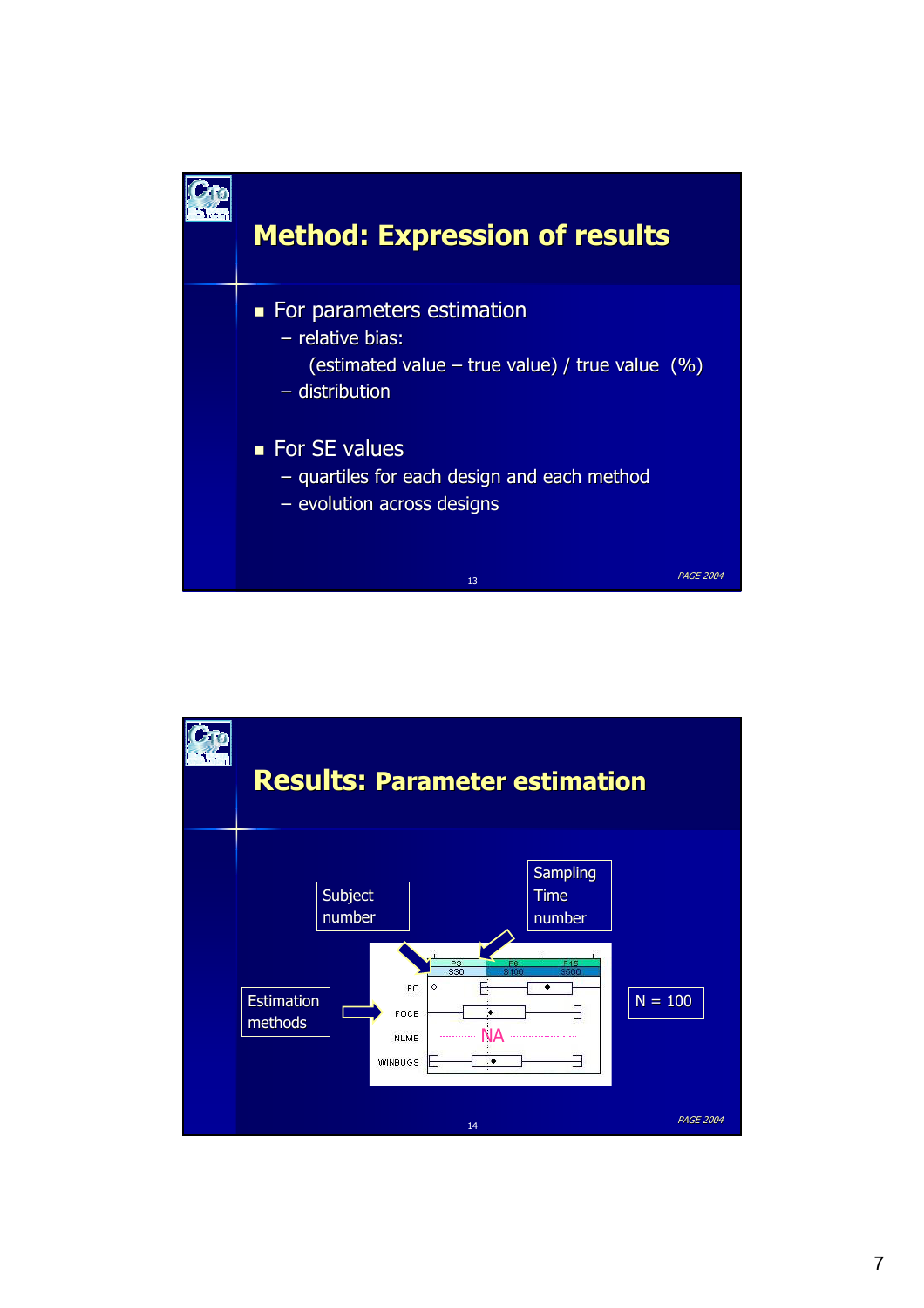

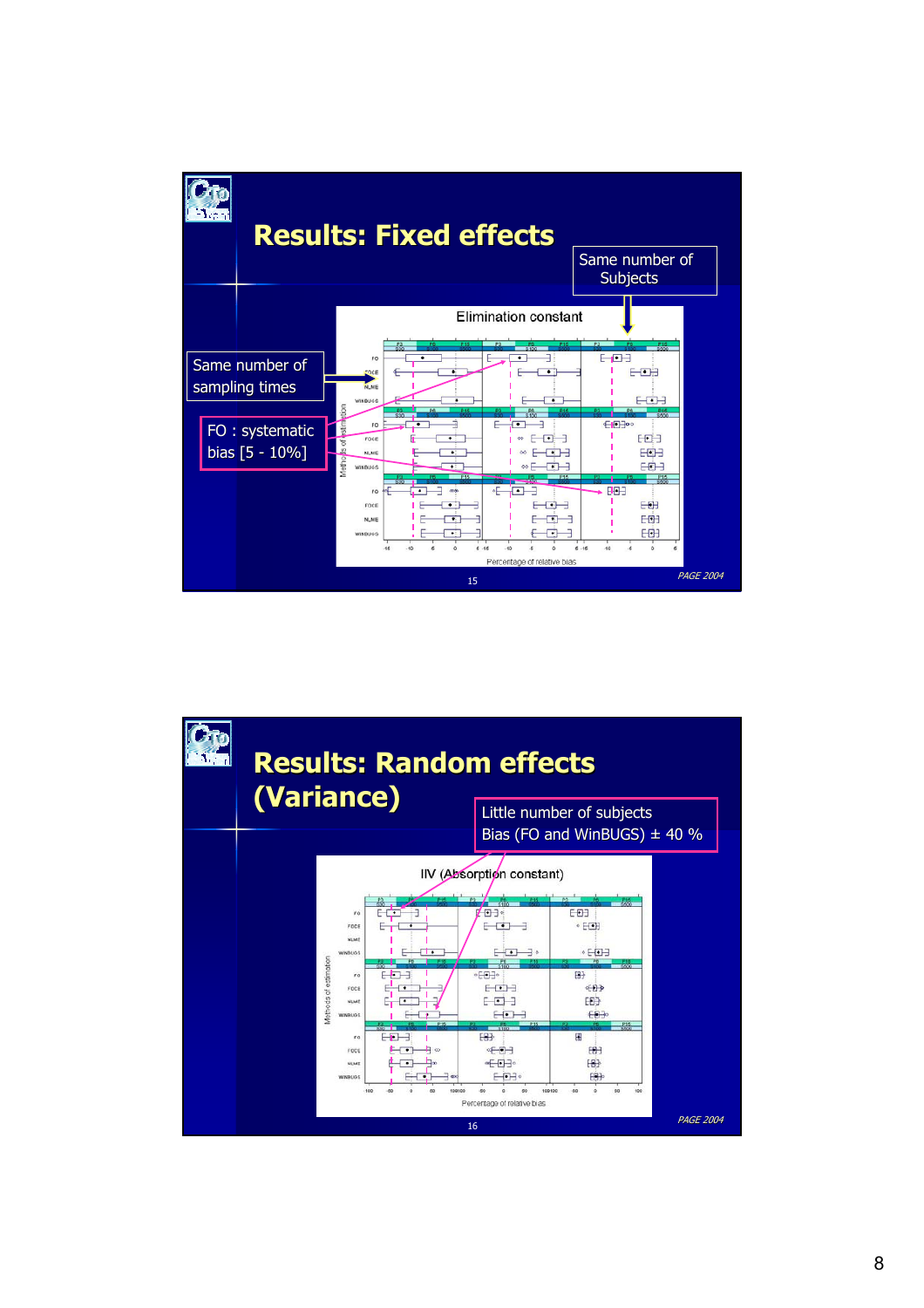

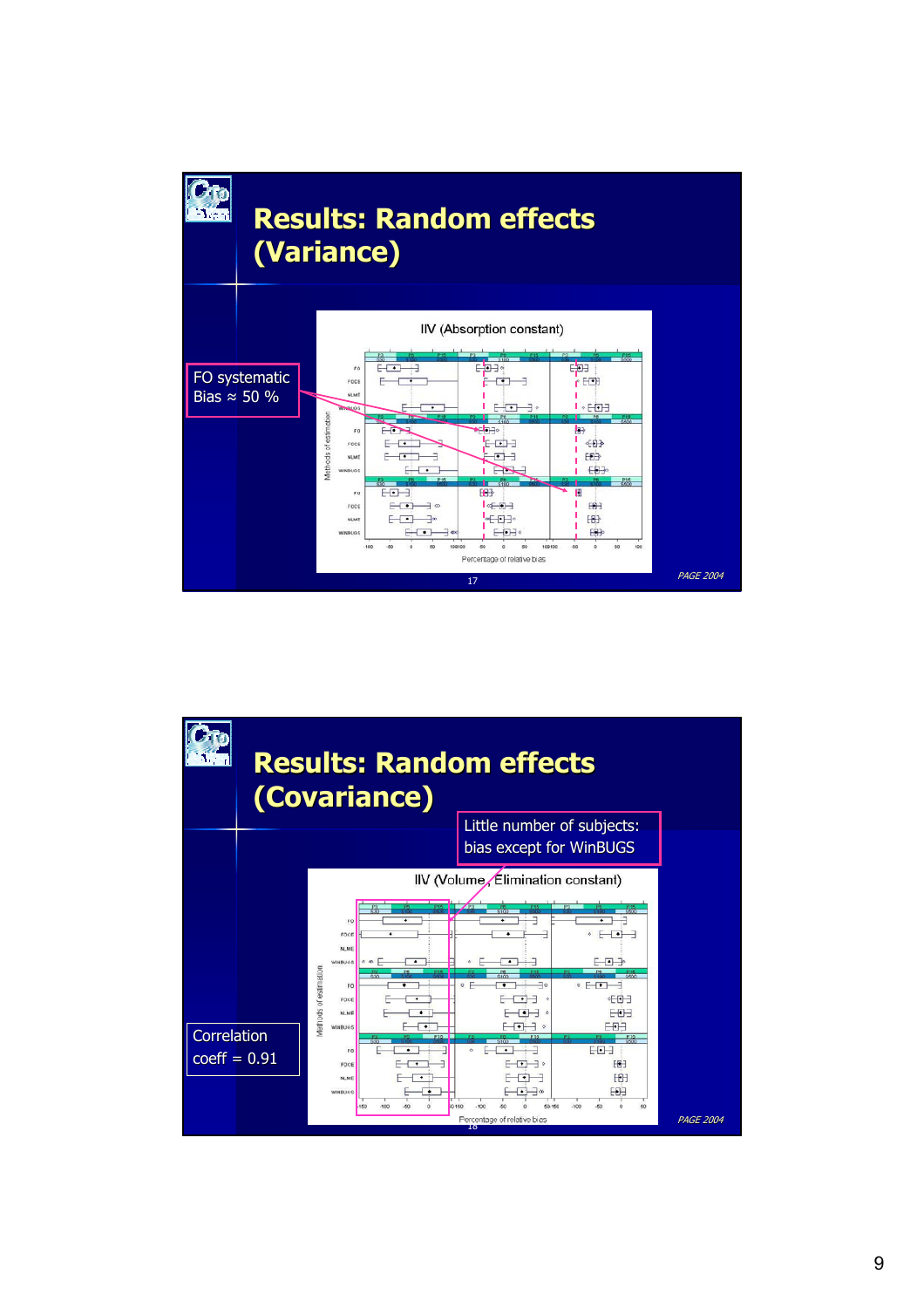

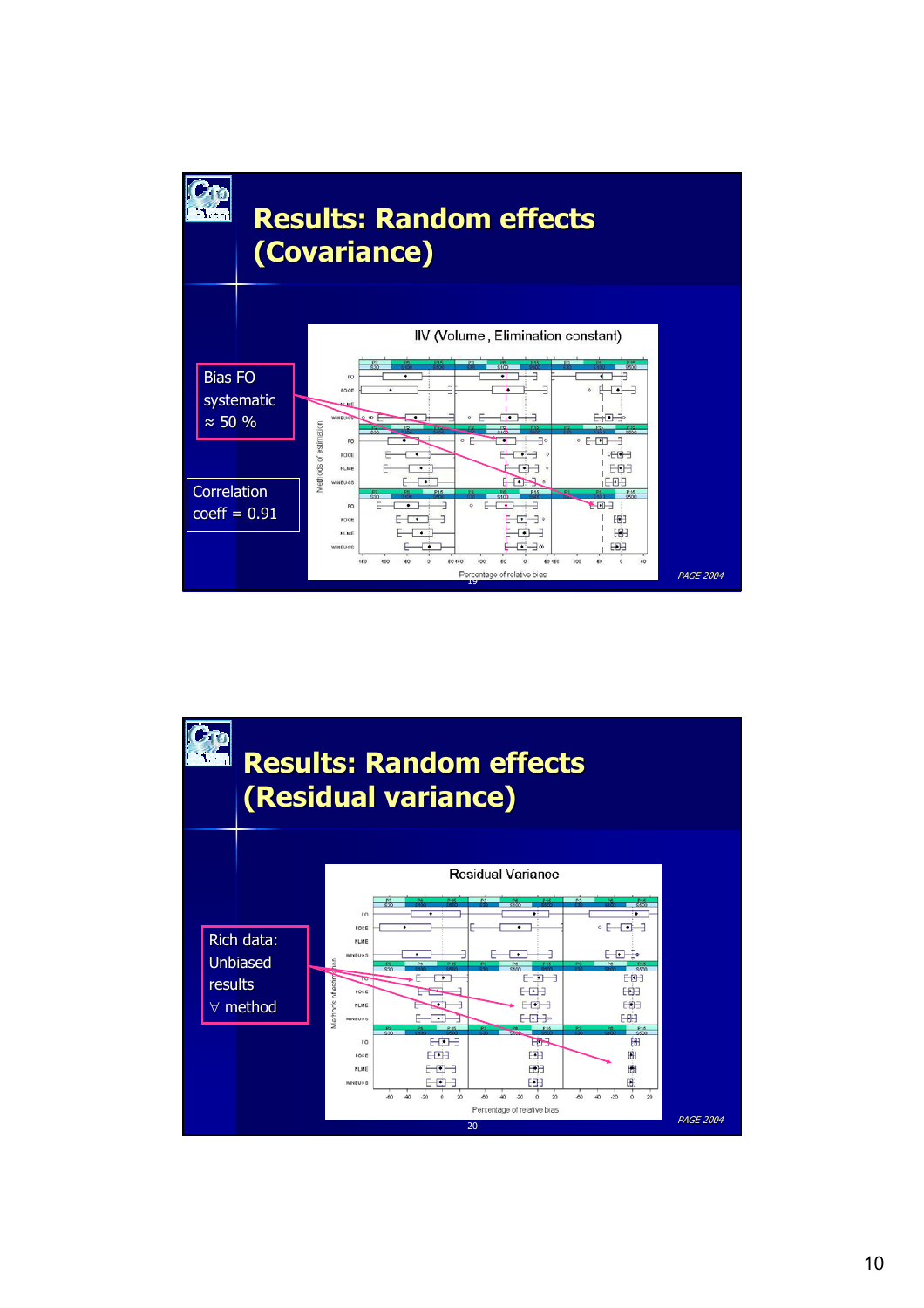

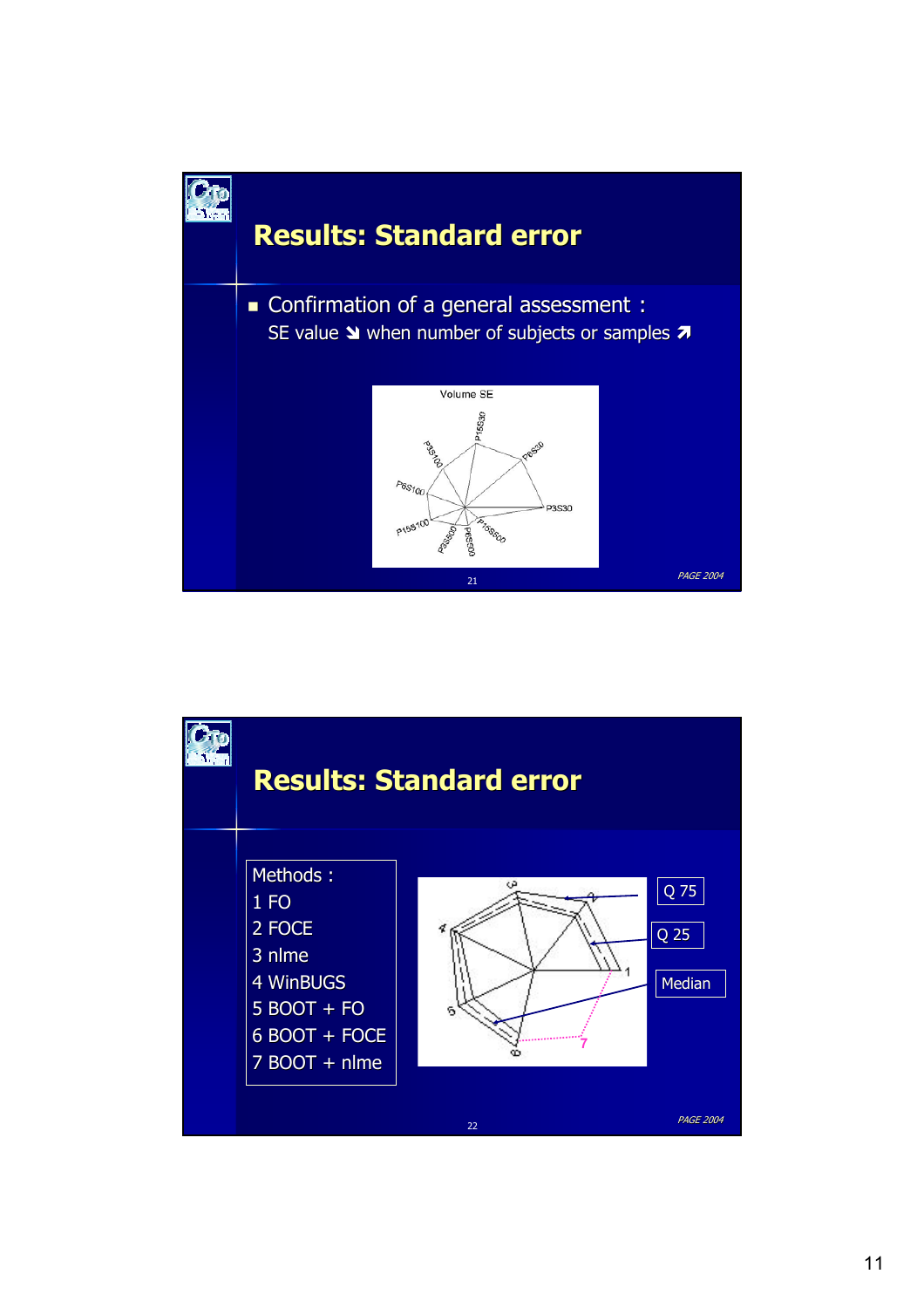

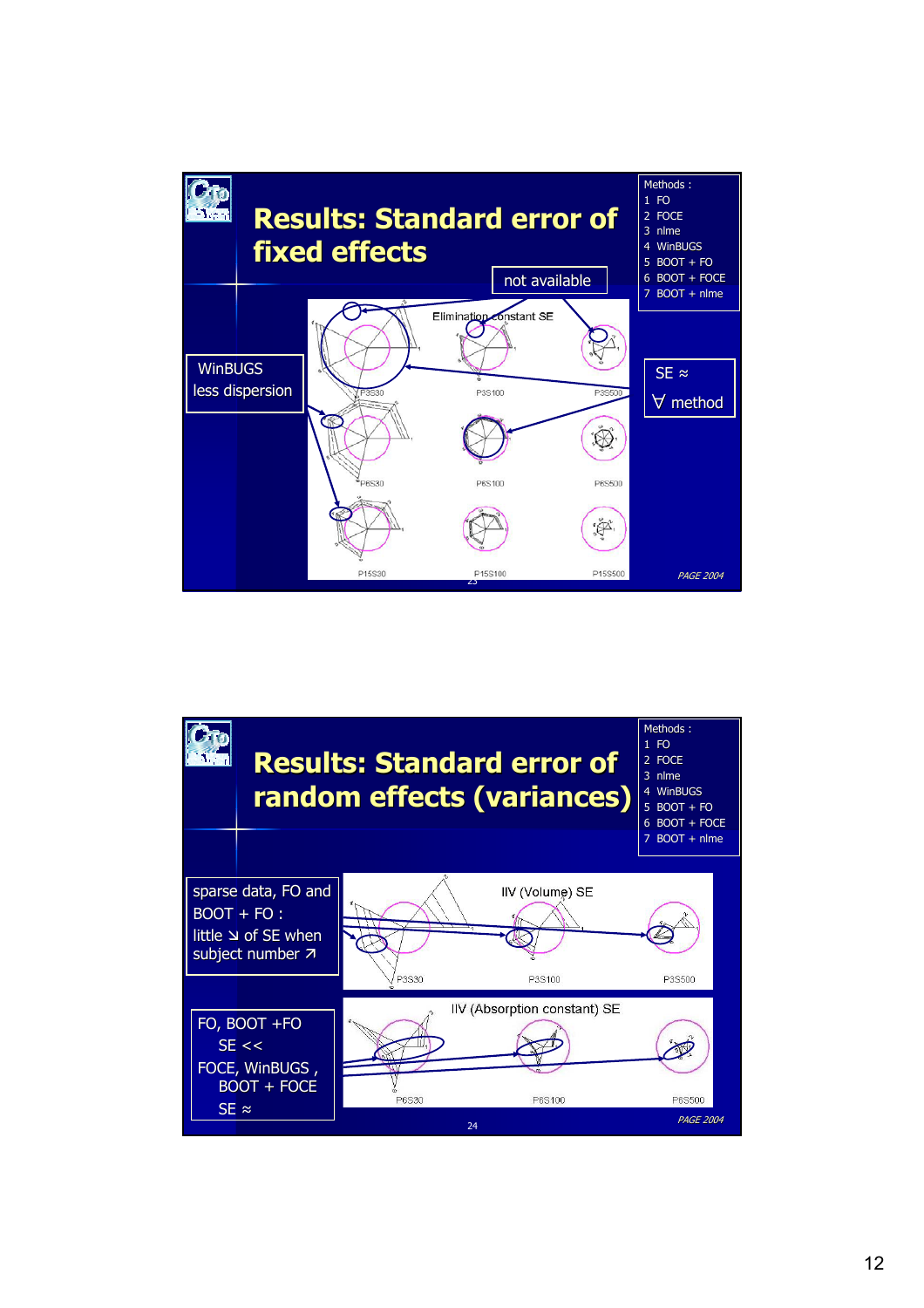

## **Results: Convergence and computation time computation time**

| <b>Methods</b>                                                              | Mean % of<br>"convergence" | <b>Ratio of (computation time/ FO</b><br>computation time) for same dataset |  |  |
|-----------------------------------------------------------------------------|----------------------------|-----------------------------------------------------------------------------|--|--|
| <b>FO</b>                                                                   | $97^{(1)}$                 |                                                                             |  |  |
| <b>FOCE</b>                                                                 | $56^{(1)}$                 | 10                                                                          |  |  |
| nlme                                                                        | $92^{(2)}$                 | 3                                                                           |  |  |
| <b>WINBUGS</b>                                                              | 100                        | 189                                                                         |  |  |
| <b>BOOTFO</b>                                                               | $98^{(3)}$                 | 96                                                                          |  |  |
| <b>BOOTFOCE</b>                                                             | $85^{(3)}$                 | 936                                                                         |  |  |
| <b>BOOTnlme</b>                                                             | $91^{(2)}$                 | unavailable <sup>(4)</sup>                                                  |  |  |
| <sup>(1)</sup> Convergence <b>AND</b> \$COVariance achieved                 |                            |                                                                             |  |  |
| <sup>(2)</sup> Only for designs where sampling time number $\geq 6$         |                            |                                                                             |  |  |
| (3) Convergence achieved                                                    |                            |                                                                             |  |  |
| <sup>(4)</sup> Due to large number of Splus crash<br><b>PAGE 2004</b><br>26 |                            |                                                                             |  |  |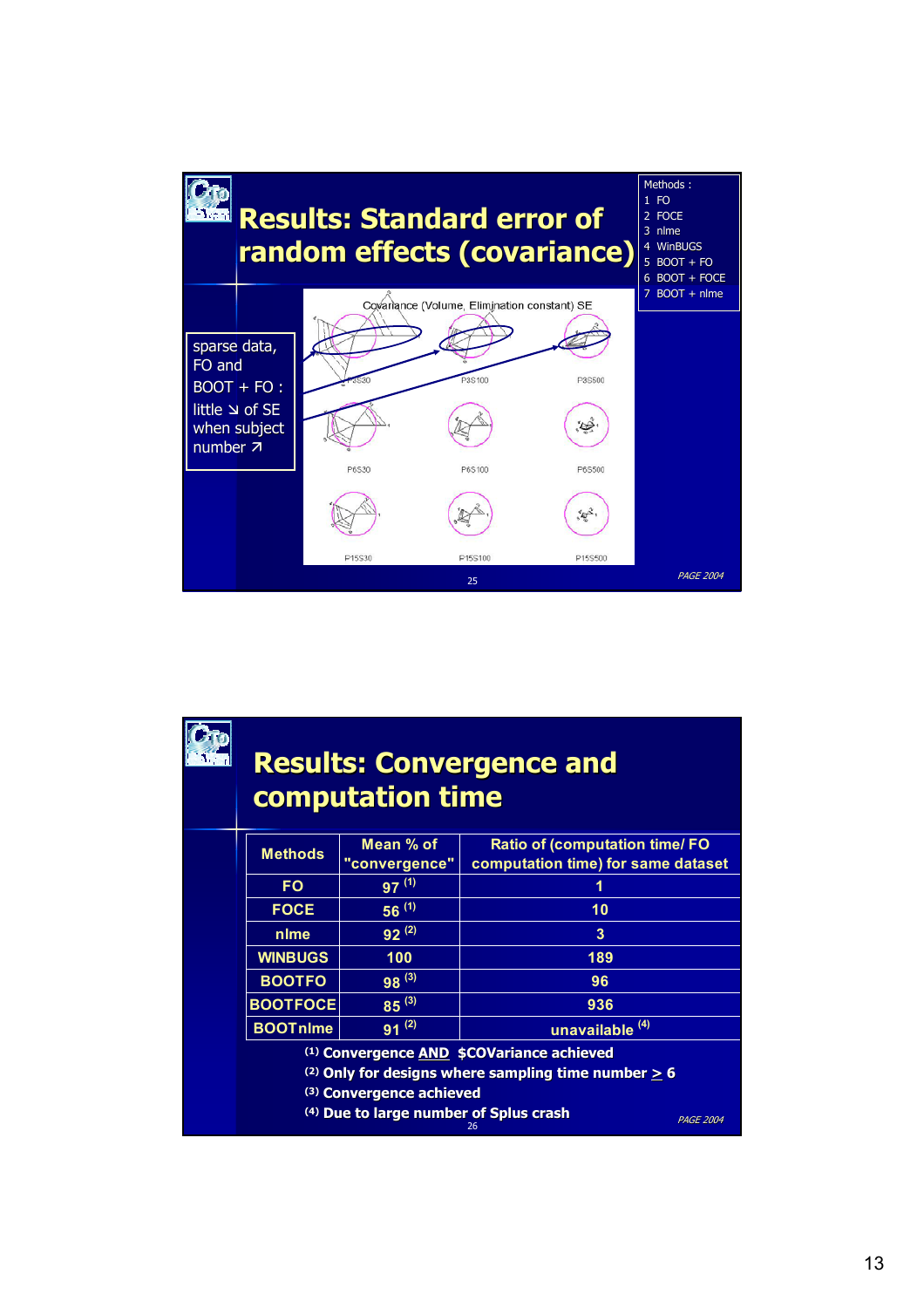

# **Conclusion (1/2) Conclusion (1/2)**

|  | <b>Methods</b>                                            |                                                             |                                                  |
|--|-----------------------------------------------------------|-------------------------------------------------------------|--------------------------------------------------|
|  |                                                           |                                                             |                                                  |
|  | <b>FO</b>                                                 |                                                             | <b>Bias on parameters</b>                        |
|  |                                                           |                                                             | <b>SE estimation poorly reliable</b>             |
|  | <b>FOCE</b>                                               | If bootstrap, SE<br>comparable with other<br><b>methods</b> | SE available in only 56 % of<br>datasets         |
|  |                                                           |                                                             | <b>SE less consistent than</b><br><b>Winbugs</b> |
|  | nlme                                                      | <b>Faster than FOCE</b>                                     | Non convergence when<br>sampling time number=3   |
|  | <b>WinBUGS</b>                                            | <b>Absence of crash</b>                                     | <b>Bias on IIV variance with few</b>             |
|  | Un, less biased<br>between subject<br>covariance estimate | subjects                                                    |                                                  |
|  |                                                           | <b>SE estimate consistent</b><br>across 100 simulations     | <b>PAGE 2004</b>                                 |